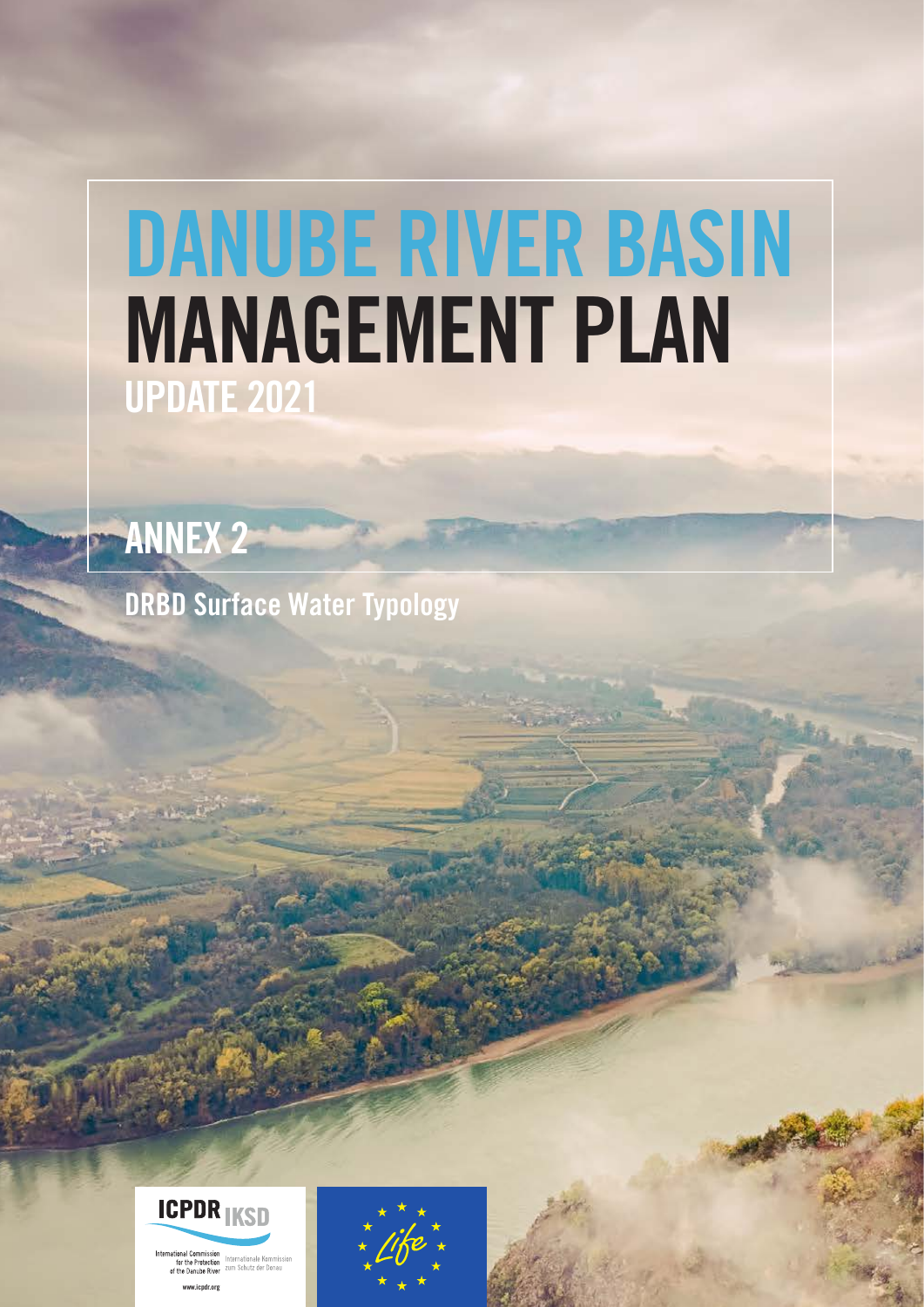## **Typology of the Danube River**

The typology of the Danube River has been developed in a joint activity by the countries sharing the Danube River for the first DBA in 2004. The Danube typology therefore constitutes a harmonised system used by all these countries. The Danube typology was based on a combination of abiotic factors of System A and System B. The most important factors are ecoregion, mean water slope, substratum composition, geomorphology and water temperature.



#### **Figure 1: Danube section types; the dividing lines refer only to the Danube River itself.**

| <b>Section Type</b> | Name of the Section Type                         | from - to                                                                                    |  |  |  |  |
|---------------------|--------------------------------------------------|----------------------------------------------------------------------------------------------|--|--|--|--|
|                     | Upper course of the Danube                       | rkm 2786: confluence of Brigach and Breg $-$ rkm 2581: Neu<br>Ulm                            |  |  |  |  |
| 2                   | Western Alpine Foothills Danube                  | rkm 2581: Neu Ulm – rkm 2225: Passau                                                         |  |  |  |  |
| 3                   | Eastern Alpine Foothills Danube                  | rkm 2225: Passau $-$ rkm 2001: Krems                                                         |  |  |  |  |
| 4                   | Lower Alpine Foothills Danube                    | rkm 2001: Krems – rkm 1790: Gönyű/Kližská Nemá                                               |  |  |  |  |
| 5                   | Hungarian Danube Bend                            | rkm 1790: Gönyű/ Kližská Nemá – rkm 1497: Baja                                               |  |  |  |  |
| 6                   | Pannonian Plain Danube                           | rkm 1497: Baja – rkm $1075$ : Bazias                                                         |  |  |  |  |
|                     | Iron Gate (Cazane) Danube                        | rkm 1075: Bazias – rkm 943: Turnu Severin                                                    |  |  |  |  |
| 8                   | Western Pontic (Cazane-Calarasi)<br>Danube       | rkm 943: Turnu Severin – rkm 375.5: Chiciu/Silistra                                          |  |  |  |  |
| 9                   | Eastern Wallachian (Calarasi-<br>Isaccea) Danube | rkm 375.5: Chiciu/Silistra – rkm 100: Isaccea                                                |  |  |  |  |
| 10                  | Danube Delta*                                    | rkm 100: Isaccea – rkm 0 on Chilia arm, rkm 0 on Sulina arm<br>and rkm 0 on Sf. Gheorghe arm |  |  |  |  |

#### **Table 1: Danube section types**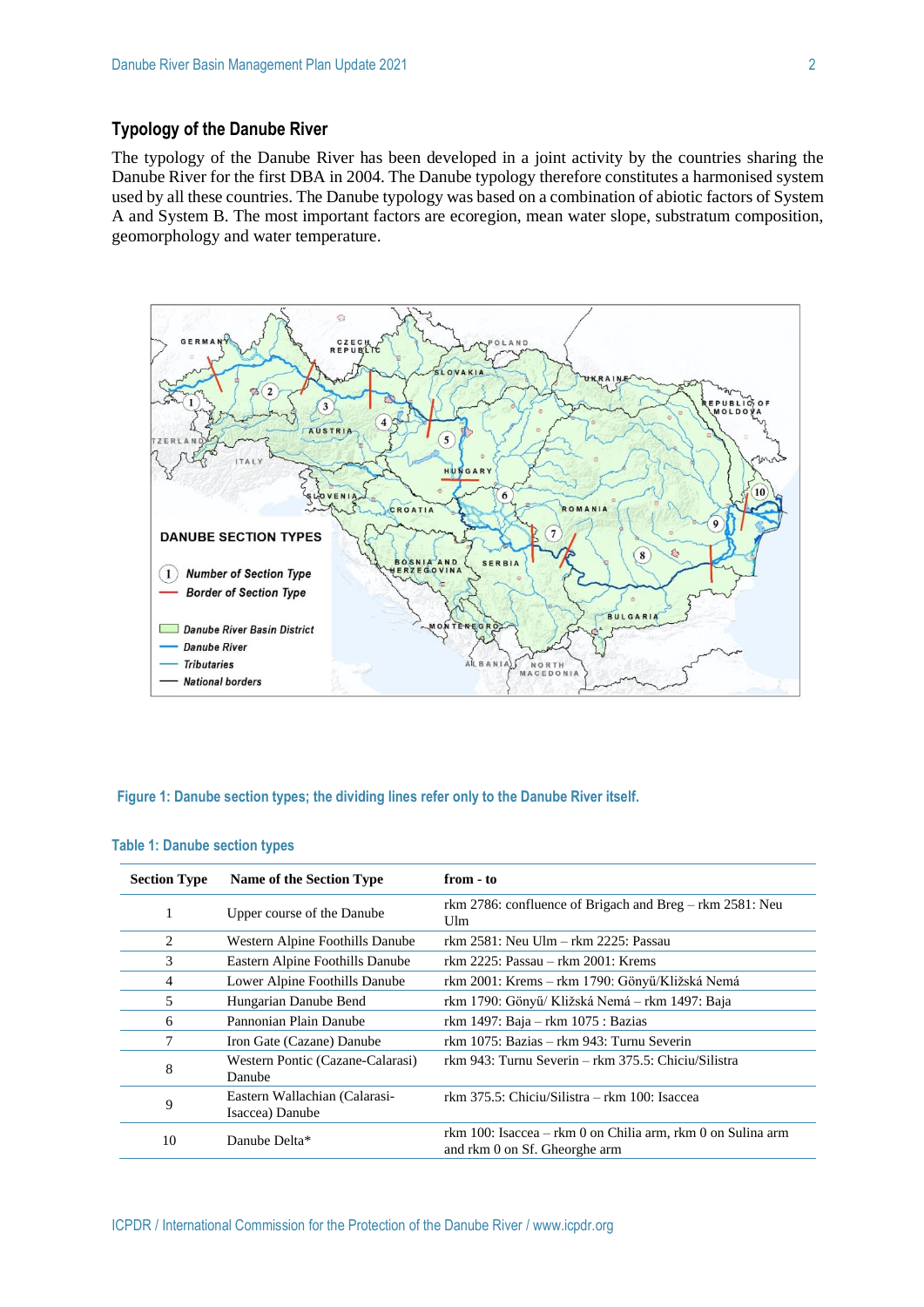Ten Danube section types were identified (see Figure 1 and Table 1). The morphological and habitat characteristics are outlined for each section type. In order to ensure that the Danube section types are biologically meaningful, these were validated with biological data collected during the first Joint Danube Survey in 2001.

## **Typology of the tributaries in the Danube River Basin District**

The typologies of the Danube tributaries were developed by the countries individually. Stream types relevant on transboundary water courses were bilaterally harmonised with the neighbours.

Most countries in the DRB (Germany, Austria, Czech Republic, Hungary, Slovenia, Bosnia and Herzegovina, Serbia, Croatia, Romania, Bulgaria) have applied System B (Annex II, 1.2.1 WFD) for establishing their river typology. Only Slovakia and Ukraine have used System A. Countries using System B have used a number of optional factors to further describe the river types. River discharge, mean substratum composition and mean water slope are most frequently used.

Table 2 gives an overview of the class boundaries used by the DRB countries for the common descriptors: altitude, catchment area and geology.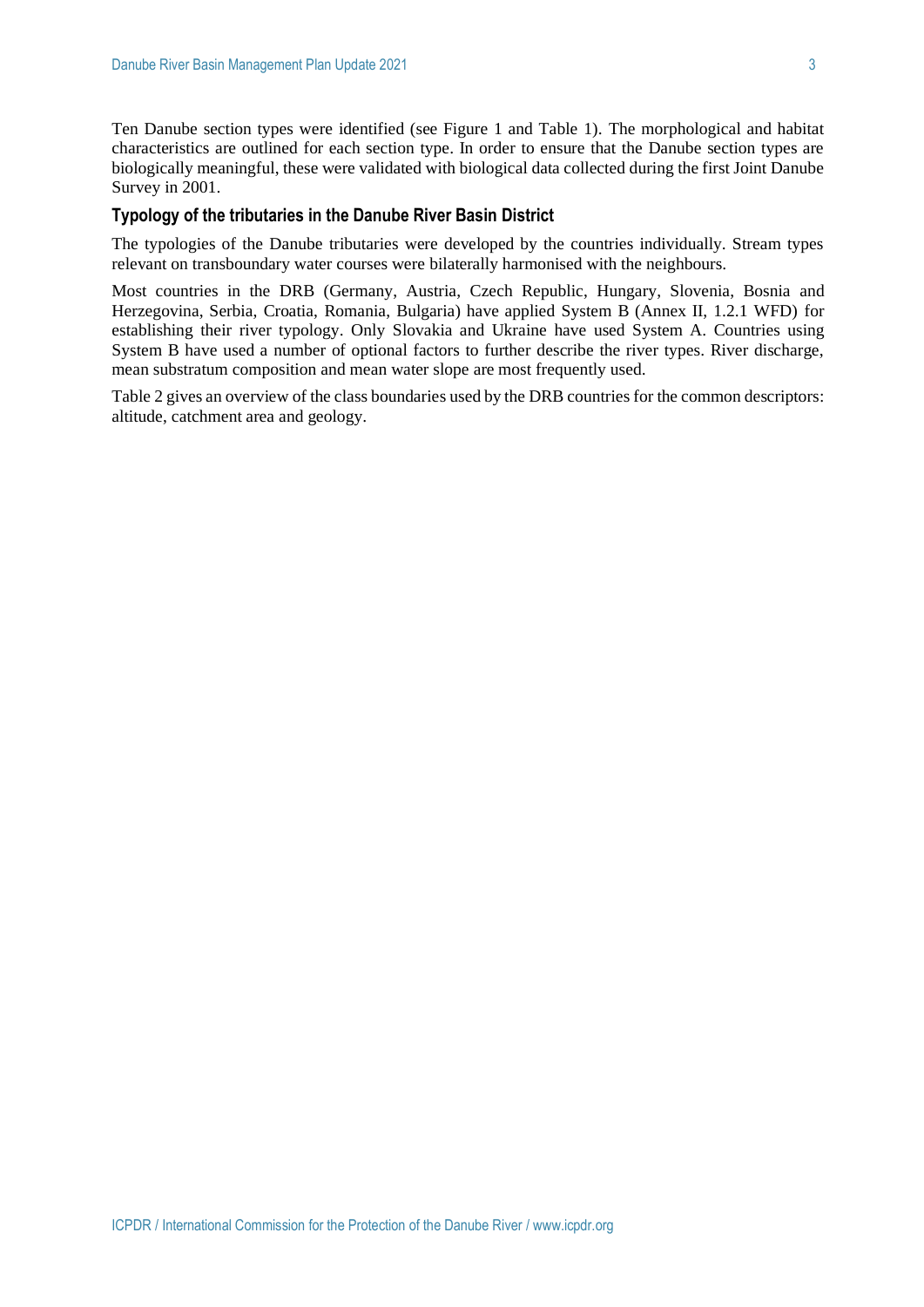| Table 2: Obligatory factors used in river typologies (Systems A and B) |  |  |  |  |
|------------------------------------------------------------------------|--|--|--|--|
|------------------------------------------------------------------------|--|--|--|--|

| <b>Descriptor</b> | <b>Country</b>            | <b>Class boundaries</b>                             |                                   |                                                     |                                                 |                                              |                                                    |                                      |                                |                                |                                     |                                |
|-------------------|---------------------------|-----------------------------------------------------|-----------------------------------|-----------------------------------------------------|-------------------------------------------------|----------------------------------------------|----------------------------------------------------|--------------------------------------|--------------------------------|--------------------------------|-------------------------------------|--------------------------------|
|                   | Germany                   | 200-800m<br>$0-200$ m                               |                                   |                                                     |                                                 |                                              | $> 800 \text{ m}$                                  |                                      |                                |                                |                                     |                                |
|                   | Austria                   | $0-200$ m                                           |                                   | 200-500 m                                           |                                                 | 500-800 m                                    |                                                    |                                      | 800-1600 m                     |                                |                                     | $>1600 \text{ m}$              |
|                   | Czech Republic            | $0-200$ m                                           |                                   | 200-500 m                                           |                                                 | 500-800 m                                    |                                                    |                                      |                                |                                | $> 800 \text{ m}$                   |                                |
|                   | Slovakia                  | $0-200$ m                                           |                                   | 200-500 m                                           |                                                 |                                              | 500-800 m                                          |                                      |                                |                                | $> 800 \text{ m}$                   |                                |
|                   | Hungary <sup>1</sup>      |                                                     |                                   |                                                     |                                                 | slope categories were used in river typology |                                                    |                                      |                                |                                |                                     |                                |
|                   | Croatia                   | $0-200$ m                                           |                                   |                                                     | $200 - 500$ m                                   |                                              |                                                    |                                      | $> 500 \text{ m}$              |                                |                                     |                                |
| Altitude          | Slovenia                  |                                                     |                                   |                                                     | no altitude classes were used in river typology |                                              |                                                    |                                      |                                |                                |                                     |                                |
|                   | Serbia                    | $0-200$ m                                           |                                   | 200-500 m                                           |                                                 |                                              | $> 500 \text{ m}$                                  |                                      |                                |                                |                                     |                                |
|                   | Romania                   | $0-200$ m                                           |                                   | 200-500 m                                           |                                                 |                                              |                                                    |                                      | $> 500 \text{ m}$              |                                |                                     |                                |
|                   | Bulgaria                  | $0-200$ m                                           |                                   |                                                     |                                                 | 200-800 m                                    |                                                    |                                      |                                |                                | $> 800 \text{ m}$                   |                                |
|                   | Bosnia and<br>Herzegovina | $< 200 \text{ m}$                                   |                                   | 200-500 m                                           |                                                 |                                              | 500-800 m                                          |                                      |                                |                                | $> 800 \text{ m}$                   |                                |
|                   | Republic of<br>Moldova    | $0-200$ m                                           |                                   |                                                     | 200-800m                                        |                                              |                                                    |                                      |                                | $> 800 \text{ m}$              |                                     |                                |
|                   | Montenegro                |                                                     |                                   |                                                     |                                                 |                                              |                                                    |                                      |                                |                                |                                     |                                |
|                   | Ukraine                   | $< 200 \text{ m}$                                   |                                   |                                                     |                                                 | 200-500 m                                    |                                                    |                                      |                                |                                | 500-800 m                           |                                |
|                   | Germany                   | $10-100$ km <sup>2</sup>                            |                                   |                                                     | 100-1000 km <sup>2</sup>                        |                                              |                                                    |                                      | 1000-10,000 km <sup>2</sup>    |                                |                                     | >10,000<br>km <sup>2</sup>     |
|                   | Austria                   | $10-100$ km <sup>2</sup>                            |                                   | 100-500 km <sup>2</sup><br>500-1000 km <sup>2</sup> |                                                 |                                              |                                                    | 1000-2500 km <sup>2</sup>            |                                |                                |                                     | 2500-<br>$10,000 \text{ km}^2$ |
|                   | Czech Republic            | Not applied anymore                                 |                                   |                                                     |                                                 |                                              |                                                    |                                      |                                |                                |                                     |                                |
|                   | Slovakia <sup>2</sup>     | $10-100$ km <sup>2</sup>                            |                                   |                                                     |                                                 |                                              |                                                    | $100 - 1000$ km <sup>2</sup>         |                                | $1000 - 10000$ km <sup>2</sup> |                                     |                                |
|                   | Hungary                   | $10-100$ km <sup>2</sup>                            | 100-1000<br>km <sup>2</sup>       |                                                     | 1000-10,000<br>km <sup>2</sup>                  |                                              | 10,000-100,000 km <sup>2</sup>                     |                                      | $> 100,000$ km <sup>2</sup>    |                                |                                     |                                |
|                   | Croatia                   | 10-100 $km^2$                                       |                                   | 100-1000 km <sup>2</sup>                            |                                                 |                                              | 1000-10,000 km <sup>2</sup>                        |                                      |                                |                                | >10,000<br>km <sup>2</sup>          |                                |
| Catchment         | Slovenia                  | $<\!\!10~\mathrm{km}^2$<br>$10-100$ km <sup>2</sup> |                                   |                                                     | 100-1000 km <sup>2</sup>                        |                                              |                                                    | 1000-10,000 km <sup>2</sup>          |                                |                                |                                     | $> 10,000$ km <sup>2</sup>     |
| area              | Serbia                    | $10-100$ km <sup>2</sup>                            |                                   |                                                     | 100-1000 km <sup>2</sup>                        |                                              | 1000-4000 km <sup>2</sup>                          |                                      | 4000-10,000 km <sup>2</sup>    |                                | $\geq$<br>10,000<br>km <sup>2</sup> |                                |
|                   | Romania                   | 10-100 $km^2$                                       |                                   | 100-1000 km <sup>2</sup>                            |                                                 | 1000-10,000 km <sup>2</sup>                  |                                                    |                                      | $> 10,000$ km <sup>2</sup>     |                                |                                     |                                |
|                   | Bulgaria                  | $10-100$ km <sup>2</sup>                            |                                   | 100-1300 km <sup>2</sup>                            |                                                 |                                              | 1300-10,000 km <sup>2</sup>                        |                                      |                                | $> 10,000$ km <sup>2</sup>     |                                     |                                |
|                   | Bosnia and<br>Herzegovina | $<$ 100 km <sup>2</sup>                             |                                   |                                                     | 100-1000 km <sup>2</sup>                        |                                              | 1000-4000 km <sup>2</sup>                          |                                      | 4000-<br>$10,000 \text{ km}^2$ |                                | $> 10,000$ km <sup>2</sup>          |                                |
|                   | Republic of<br>Moldova    | $10-100$ km <sup>2</sup>                            |                                   |                                                     | 100-1000 km <sup>2</sup>                        |                                              | 1000-10,000 km <sup>2</sup>                        |                                      |                                | $> 10,000$ km <sup>2</sup>     |                                     |                                |
|                   | Montenegro                |                                                     |                                   |                                                     |                                                 |                                              |                                                    |                                      |                                |                                |                                     |                                |
|                   | Ukraine                   | 10-100 $km^2$                                       |                                   |                                                     | 100-1000 km <sup>2</sup>                        |                                              | 1000-10,000 km <sup>2</sup>                        |                                      | $> 10,000$ km <sup>2</sup>     |                                |                                     |                                |
|                   | Germany                   | siliceous                                           |                                   |                                                     | calcareous                                      |                                              |                                                    | organic                              |                                |                                |                                     |                                |
|                   | Austria                   | crystalline                                         | tertiary and quaternary sediments |                                                     |                                                 |                                              | limestone<br>flysch and helveticum<br>and dolomite |                                      |                                |                                |                                     |                                |
|                   | Czech Republic            | crystalline and vulcanites                          |                                   |                                                     |                                                 |                                              |                                                    | sandstones, mudstones and quaternary |                                |                                |                                     |                                |
|                   | Slovakia                  | mixed                                               |                                   |                                                     |                                                 |                                              |                                                    |                                      |                                |                                |                                     |                                |
|                   | Hungary                   | siliceous                                           |                                   |                                                     | calcareous                                      |                                              |                                                    |                                      |                                |                                |                                     |                                |
| Geology           | Croatia                   | siliceous                                           |                                   | calcareous                                          |                                                 |                                              | organic                                            | mixed                                |                                |                                |                                     |                                |
|                   | Slovenia                  | siliceous                                           |                                   |                                                     | calcareous                                      |                                              |                                                    |                                      |                                | flysch <sup>3</sup>            |                                     |                                |
|                   | Serbia                    | siliceous                                           |                                   |                                                     | calcareous                                      |                                              |                                                    |                                      |                                | organic                        |                                     |                                |
|                   | Romania                   | siliceous                                           |                                   |                                                     | $\operatorname{calcareous}$                     |                                              |                                                    |                                      |                                | organic                        |                                     |                                |
|                   | Bulgaria                  | siliceous                                           |                                   |                                                     | calcareous                                      |                                              |                                                    | mixed                                |                                |                                |                                     |                                |
|                   | Bosnia and<br>Herzegovina | siliceous                                           |                                   |                                                     | calcareous                                      |                                              |                                                    |                                      | organic                        |                                |                                     |                                |

<sup>1</sup> River type-classification of waterbodies based on the slope category more powerful then altitude based on biological validation results (slope categories: <0,15 ‰, 0,15 ‰ - 2,5‰, >2,5‰; real altitude categories are rather 0-150m, 150-350m, >350 m and used as backgroundinformation).

 $2$  The river typology is not based on strict boundaries of catchment area. Rivers  $> 1,000$  km<sup>2</sup> make up individual types; definition of types for smaller rivers is based on ecoregion, altitude and geology.

<sup>3</sup> not for the tributaries in the Danube river basin district